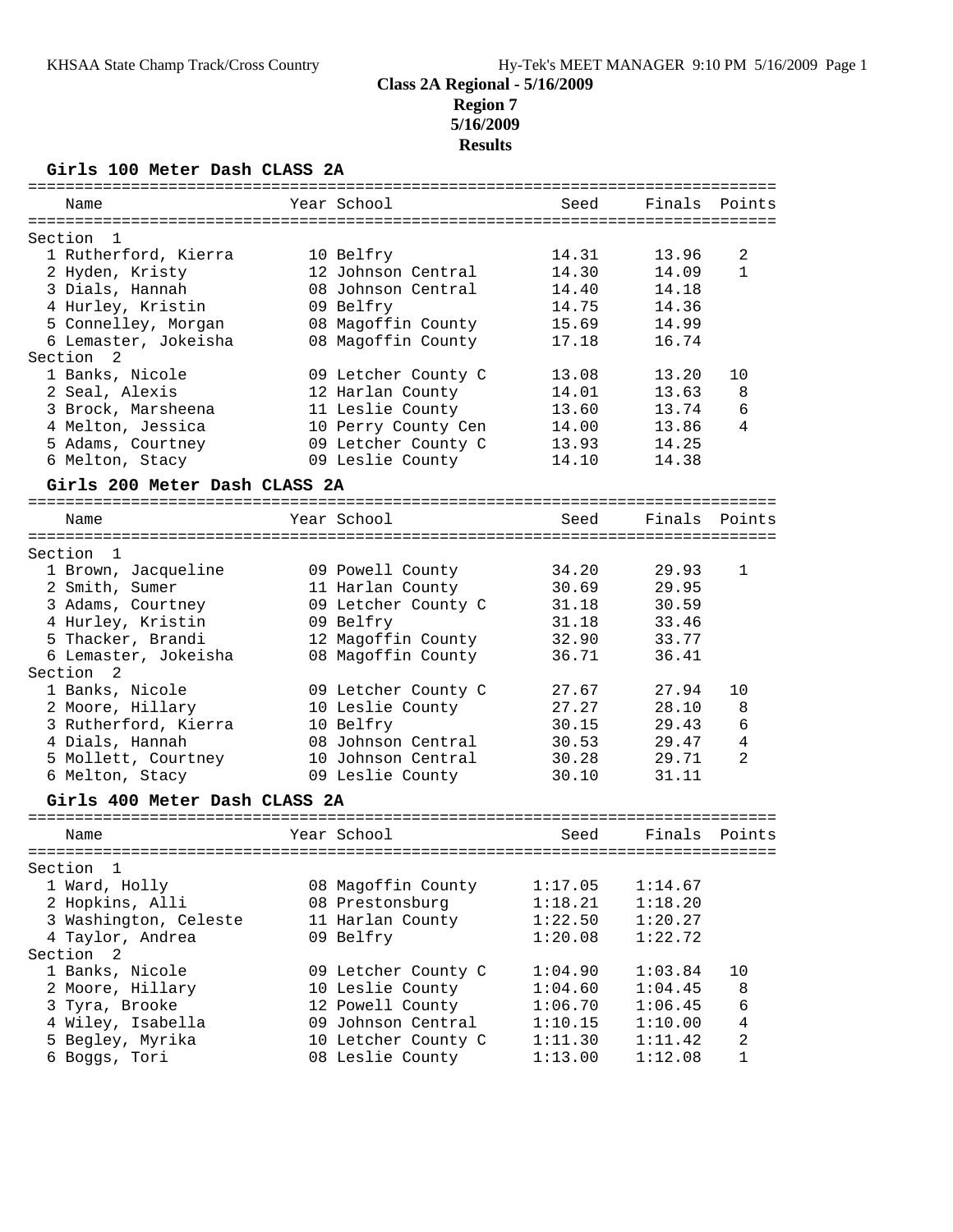## **Class 2A Regional - 5/16/2009 Region 7 5/16/2009 Results**

## **Girls 800 Meter Run CLASS 2A**

|                                  |                        |          | ================================== |                |
|----------------------------------|------------------------|----------|------------------------------------|----------------|
| Name                             | Year School            | Seed     | Finals                             | Points         |
|                                  |                        |          |                                    |                |
| Section<br>-1                    |                        |          |                                    |                |
| 1 Tackett, Cassie                | 08 Johnson Central     | 3:17.67  | 3:07.24                            | 1              |
| 2 Gose, Angelia                  | 08 Letcher County C    |          | 3:10.01                            |                |
| 3 Moree, Brooke                  | 07 Powell County       | 3:31.30  | 3:13.30                            |                |
| 4 Hopkins, Alli                  | 08 Prestonsburg        | 3:09.82  | 3:26.37                            |                |
| 5 White, Brooke                  | 09 Harlan County       | 3:30.80  | 3:33.61                            |                |
| 6 Deal, Kayla                    | 09 Harlan County       | 3:30.10  | 3:50.54                            |                |
| Section<br>2                     |                        |          |                                    |                |
| 1 Melton, Jessica                | 10 Perry County Cen    | 2:43.20  | 2:43.25                            | 10             |
| 2 Mullins, Kelsy                 | 10 Letcher County C    | 2:42.03  | 2:43.25                            | 8              |
| 3 Moore, Katie                   | 06 Leslie County       | 2:37.60  | 2:55.05                            | 6              |
| 4 Little, Lauren                 | 09 Leslie County       | 2:55.80  | 2:57.62                            | 4              |
| 5 Goble, Leanna                  | 09 Prestonsburg        | 3:09.42  | 3:04.35                            | 2              |
| Girls 1600 Meter Run CLASS 2A    |                        |          |                                    |                |
|                                  |                        |          |                                    |                |
| Name                             | Year School            | Seed     | Finals                             | Points         |
|                                  |                        |          |                                    |                |
| Section<br>-1                    |                        |          |                                    |                |
| 1 Ostrem, Tenny                  | 12 Powell County       | 5:36.92  | 5:52.64                            | 10             |
| 2 Holbrook, Allison              | 09 Leslie County       | 6:07.20  | 6:05.70                            | 8              |
| 3 Mullins, Kelsy                 | 10 Letcher County C    | 6:11.07  | 6:11.93                            | 6              |
| 4 Bailey, Victoria               | 10 Leslie County       | 6:19.70  | 6:12.28                            | 4              |
| 5 Cottrell, Jessica              | 07 Harlan County       | 6:17.60  | 6:16.45                            | 2              |
| 6 Kincer, Sharaye                | 12 Letcher County C    | 6:50.20  | 6:50.20                            | $\mathbf{1}$   |
| 7 Whitaker, Samantha             | 11 Johnson Central     | 6:26.33  | 6:54.69                            |                |
| 8 Moree, Brooke                  | 07 Powell County       | 6:54.00  | 7:05.92                            |                |
|                                  |                        |          |                                    |                |
|                                  |                        |          |                                    |                |
| Girls 3200 Meter Run CLASS 2A    |                        |          |                                    |                |
| Name                             | Year School            | Seed     | Finals                             | Points         |
|                                  |                        |          |                                    |                |
| 1 Ostrem, Tenny                  | 12 Powell County       | 11:45.96 | 12:35.97                           | 10             |
| 2 Holbrook, Allison              | 09 Leslie County       | 13:16.50 | 13:37.15                           | 8              |
| 3 Cottrell, Jessica              | 07 Harlan County       | 13:16.40 | 14:00.65                           | 6              |
| 4 Bailey, Victoria               | 10 Leslie County       | 13:46.70 | 14:19.22                           | $\overline{4}$ |
| 5 Taylor, Telena                 | 10 Letcher County C    | 14:43.48 | 15:59.50                           | $\overline{2}$ |
| 6 Bays, Shannon                  | 11 Letcher County C    | 15:33.00 | 16:28.65                           | $\mathbf{1}$   |
| 7 Hansel, Sharon                 | 09 Harlan County       | 17:03.40 | 17:47.04                           |                |
| Girls 100 Meter Hurdles CLASS 2A |                        |          |                                    |                |
| Name                             | Year School            | Seed     |                                    | Finals Points  |
|                                  |                        |          |                                    |                |
| 1 Varney, Morgan                 | 09 Belfry              | 20.74    | 21.50                              | 2              |
| 2 Clem, Katherine                | 09 Harlan County       | 21.00    | 23.68                              | 1              |
| 3 Stidham, Kacey                 | 08 Leslie County       |          | 24.82                              |                |
| Section<br>- 2                   |                        |          |                                    |                |
| 1 Bowling, Katie                 | 11 Leslie County       | 18.20    | 19.02                              | 10             |
| 2 Johnson, Ashley                | 09 Letcher County C    | 20.33    | 19.59                              | 8              |
| 3 Mills, Lakin                   | 10 Pike County Central | 19.30    | 20.47                              | 6              |
| 4 Combs, Tara                    | 12 Letcher County C    | 20.20    | 20.94                              | 4              |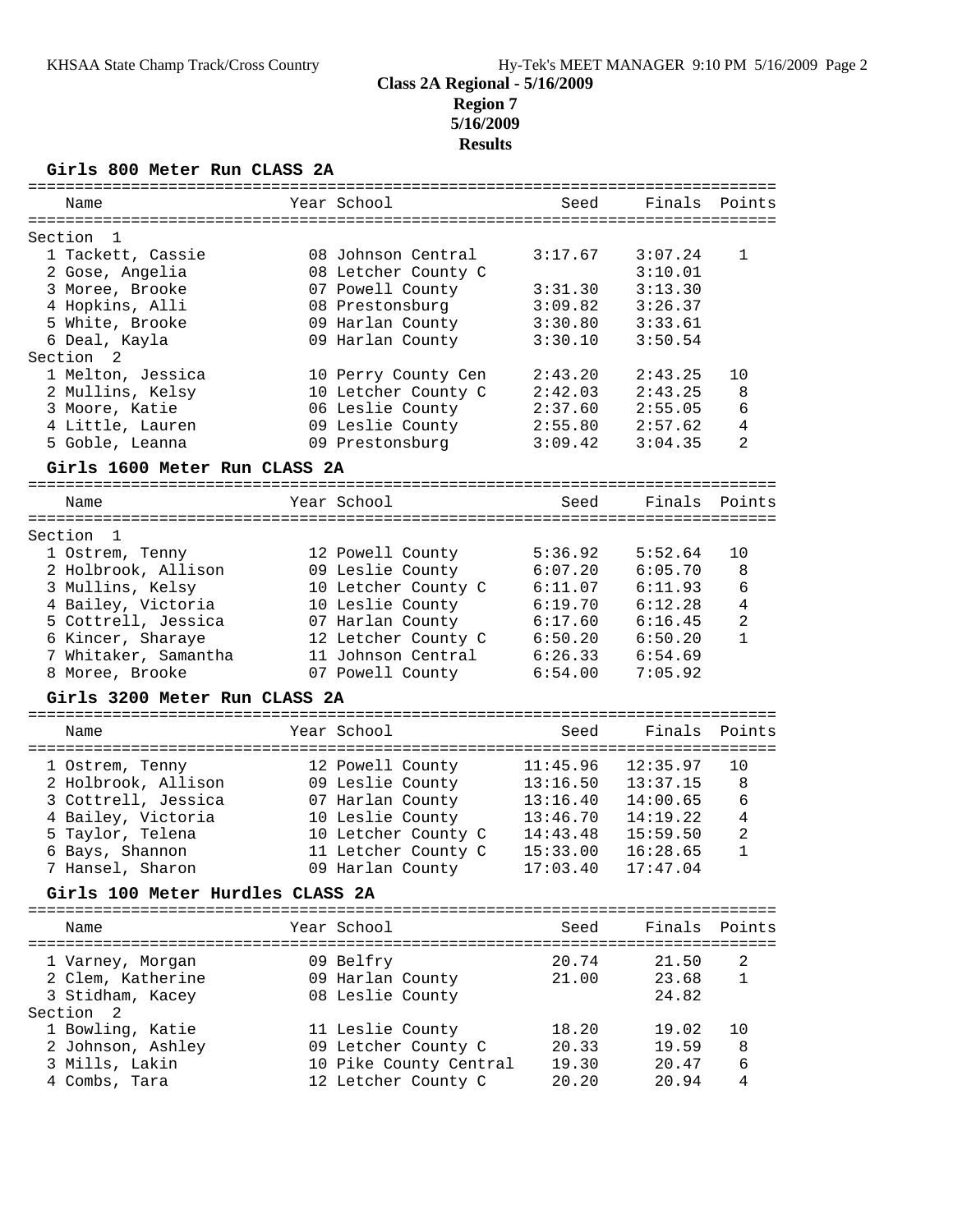## **Class 2A Regional - 5/16/2009 Region 7 5/16/2009 Results**

**Girls 300 Meter Hurdles CLASS 2A**

| Year School<br>Finals Points<br>Name<br>Seed<br>Section 1<br>1 Clem, Katherine<br>09 Harlan County<br>1:06.62<br>1:06.57<br>2 Mills, Lakin<br>10 Pike County Central 1:02.70<br>1:06.85<br>3 Smith, Tara<br>10 Leslie County<br>1:09.70<br>1:08.54<br>Section 2<br>1 Bowling, Katie<br>11 Leslie County<br>50.40<br>51.55<br>10<br>08 Johnson Central<br>2 Hager, Kaitlin<br>8<br>55.11<br>54.29<br>3 Minix, Katelyn<br>12 Magoffin County<br>55.72<br>54.39<br>6<br>$\overline{4}$<br>4 Whitaker, Haley<br>09 Letcher County C<br>57.37<br>56.84<br>59.06<br>2<br>5 Goble, Leanna<br>09 Prestonsburg<br>58.61<br>12 Letcher County C 1:00.50<br>6 Combs, Tara<br>1<br>59.62<br>Girls 4x100 Meter Relay CLASS 2A<br>School<br>Finals Points<br>Seed<br>Section 1<br>1 Leslie County<br>55.64<br>55.22<br>10<br>1) Moore, Hillary 10<br>2) Bowling, Katie 11<br>3) Crawford, Tamara 09<br>4) Brock, Marsheena 11<br>2 Johnson Central<br>57.25<br>57.46<br>8<br>1) Dials, Hannah 08<br>2) Hager, Kaitlin 08<br>3) Hyden, Kristy 12<br>4) Mollett, Courtney 10<br>3 Letcher County Central<br>58.29<br>57.94<br>6<br>1) Breeding, Kyli 09<br>2) Gose, Angelia 08<br>3) Smith, Lexie 08<br>4) Adams, Courtney 09<br>4 Belfry<br>58.15<br>59.35<br>4<br>1) Rutherford, Kierra 10<br>2) Varney, Morgan 09<br>3) Hughes, M'Kayla 09<br>4) Sturgell, Ashley 11<br>-- Harlan County<br>56.18<br>DQ - Exchange Zone 3<br>DQ.<br>1) King, Kirstin 10<br>2) Seal, Alexis 12<br>4) Smith, Tyler 09<br>3) Smith, Sumer 11<br>Girls 4x200 Meter Relay CLASS 2A<br>School<br>Finals<br>Seed<br>Points<br>1 Leslie County<br>1:55.83<br>1:53.88<br>10<br>1) Moore, Hillary 10<br>2) Bowling, Katie 11<br>3) Crawford, Tamara 09<br>4) Brock, Marsheena 11<br>2 Johnson Central<br>1:58.02<br>8<br>1:58.52<br>1) Dials, Hannah 08<br>2) Hager, Kaitlin 08<br>3) Hyden, Kristy 12<br>4) Mollett, Courtney 10<br>2:01.87<br>3 Letcher County Central<br>2:05.03<br>6<br>1) Breeding, Kyli 09<br>2) Gose, Angelia 08<br>3) Smith, Lexie 08<br>4) Johnson, Ashley 09<br>4 Belfry<br>2:03.84<br>2:05.91<br>4<br>1) Sturgell, Ashley 11<br>2) Hughes, M'Kayla 09<br>3) Rutherford, Kierra 10<br>4) Hurley, Kristin 09<br>5 Magoffin County<br>2:07.80<br>2<br>2:10.84<br>1) Arnett, Morgan 08<br>2) Ward, Holly 08<br>4) Reed, Madison 08 |                         |  |  |  |
|--------------------------------------------------------------------------------------------------------------------------------------------------------------------------------------------------------------------------------------------------------------------------------------------------------------------------------------------------------------------------------------------------------------------------------------------------------------------------------------------------------------------------------------------------------------------------------------------------------------------------------------------------------------------------------------------------------------------------------------------------------------------------------------------------------------------------------------------------------------------------------------------------------------------------------------------------------------------------------------------------------------------------------------------------------------------------------------------------------------------------------------------------------------------------------------------------------------------------------------------------------------------------------------------------------------------------------------------------------------------------------------------------------------------------------------------------------------------------------------------------------------------------------------------------------------------------------------------------------------------------------------------------------------------------------------------------------------------------------------------------------------------------------------------------------------------------------------------------------------------------------------------------------------------------------------------------------------------------------------------------------------------------------------------------------------------------------------------------------------------------------------------------------------------------------------------------------------------------------------------------------------------------------------------------------------------|-------------------------|--|--|--|
|                                                                                                                                                                                                                                                                                                                                                                                                                                                                                                                                                                                                                                                                                                                                                                                                                                                                                                                                                                                                                                                                                                                                                                                                                                                                                                                                                                                                                                                                                                                                                                                                                                                                                                                                                                                                                                                                                                                                                                                                                                                                                                                                                                                                                                                                                                                    |                         |  |  |  |
|                                                                                                                                                                                                                                                                                                                                                                                                                                                                                                                                                                                                                                                                                                                                                                                                                                                                                                                                                                                                                                                                                                                                                                                                                                                                                                                                                                                                                                                                                                                                                                                                                                                                                                                                                                                                                                                                                                                                                                                                                                                                                                                                                                                                                                                                                                                    |                         |  |  |  |
|                                                                                                                                                                                                                                                                                                                                                                                                                                                                                                                                                                                                                                                                                                                                                                                                                                                                                                                                                                                                                                                                                                                                                                                                                                                                                                                                                                                                                                                                                                                                                                                                                                                                                                                                                                                                                                                                                                                                                                                                                                                                                                                                                                                                                                                                                                                    |                         |  |  |  |
|                                                                                                                                                                                                                                                                                                                                                                                                                                                                                                                                                                                                                                                                                                                                                                                                                                                                                                                                                                                                                                                                                                                                                                                                                                                                                                                                                                                                                                                                                                                                                                                                                                                                                                                                                                                                                                                                                                                                                                                                                                                                                                                                                                                                                                                                                                                    |                         |  |  |  |
|                                                                                                                                                                                                                                                                                                                                                                                                                                                                                                                                                                                                                                                                                                                                                                                                                                                                                                                                                                                                                                                                                                                                                                                                                                                                                                                                                                                                                                                                                                                                                                                                                                                                                                                                                                                                                                                                                                                                                                                                                                                                                                                                                                                                                                                                                                                    |                         |  |  |  |
|                                                                                                                                                                                                                                                                                                                                                                                                                                                                                                                                                                                                                                                                                                                                                                                                                                                                                                                                                                                                                                                                                                                                                                                                                                                                                                                                                                                                                                                                                                                                                                                                                                                                                                                                                                                                                                                                                                                                                                                                                                                                                                                                                                                                                                                                                                                    |                         |  |  |  |
|                                                                                                                                                                                                                                                                                                                                                                                                                                                                                                                                                                                                                                                                                                                                                                                                                                                                                                                                                                                                                                                                                                                                                                                                                                                                                                                                                                                                                                                                                                                                                                                                                                                                                                                                                                                                                                                                                                                                                                                                                                                                                                                                                                                                                                                                                                                    |                         |  |  |  |
|                                                                                                                                                                                                                                                                                                                                                                                                                                                                                                                                                                                                                                                                                                                                                                                                                                                                                                                                                                                                                                                                                                                                                                                                                                                                                                                                                                                                                                                                                                                                                                                                                                                                                                                                                                                                                                                                                                                                                                                                                                                                                                                                                                                                                                                                                                                    |                         |  |  |  |
|                                                                                                                                                                                                                                                                                                                                                                                                                                                                                                                                                                                                                                                                                                                                                                                                                                                                                                                                                                                                                                                                                                                                                                                                                                                                                                                                                                                                                                                                                                                                                                                                                                                                                                                                                                                                                                                                                                                                                                                                                                                                                                                                                                                                                                                                                                                    |                         |  |  |  |
|                                                                                                                                                                                                                                                                                                                                                                                                                                                                                                                                                                                                                                                                                                                                                                                                                                                                                                                                                                                                                                                                                                                                                                                                                                                                                                                                                                                                                                                                                                                                                                                                                                                                                                                                                                                                                                                                                                                                                                                                                                                                                                                                                                                                                                                                                                                    |                         |  |  |  |
|                                                                                                                                                                                                                                                                                                                                                                                                                                                                                                                                                                                                                                                                                                                                                                                                                                                                                                                                                                                                                                                                                                                                                                                                                                                                                                                                                                                                                                                                                                                                                                                                                                                                                                                                                                                                                                                                                                                                                                                                                                                                                                                                                                                                                                                                                                                    |                         |  |  |  |
|                                                                                                                                                                                                                                                                                                                                                                                                                                                                                                                                                                                                                                                                                                                                                                                                                                                                                                                                                                                                                                                                                                                                                                                                                                                                                                                                                                                                                                                                                                                                                                                                                                                                                                                                                                                                                                                                                                                                                                                                                                                                                                                                                                                                                                                                                                                    |                         |  |  |  |
|                                                                                                                                                                                                                                                                                                                                                                                                                                                                                                                                                                                                                                                                                                                                                                                                                                                                                                                                                                                                                                                                                                                                                                                                                                                                                                                                                                                                                                                                                                                                                                                                                                                                                                                                                                                                                                                                                                                                                                                                                                                                                                                                                                                                                                                                                                                    |                         |  |  |  |
|                                                                                                                                                                                                                                                                                                                                                                                                                                                                                                                                                                                                                                                                                                                                                                                                                                                                                                                                                                                                                                                                                                                                                                                                                                                                                                                                                                                                                                                                                                                                                                                                                                                                                                                                                                                                                                                                                                                                                                                                                                                                                                                                                                                                                                                                                                                    |                         |  |  |  |
|                                                                                                                                                                                                                                                                                                                                                                                                                                                                                                                                                                                                                                                                                                                                                                                                                                                                                                                                                                                                                                                                                                                                                                                                                                                                                                                                                                                                                                                                                                                                                                                                                                                                                                                                                                                                                                                                                                                                                                                                                                                                                                                                                                                                                                                                                                                    |                         |  |  |  |
|                                                                                                                                                                                                                                                                                                                                                                                                                                                                                                                                                                                                                                                                                                                                                                                                                                                                                                                                                                                                                                                                                                                                                                                                                                                                                                                                                                                                                                                                                                                                                                                                                                                                                                                                                                                                                                                                                                                                                                                                                                                                                                                                                                                                                                                                                                                    |                         |  |  |  |
|                                                                                                                                                                                                                                                                                                                                                                                                                                                                                                                                                                                                                                                                                                                                                                                                                                                                                                                                                                                                                                                                                                                                                                                                                                                                                                                                                                                                                                                                                                                                                                                                                                                                                                                                                                                                                                                                                                                                                                                                                                                                                                                                                                                                                                                                                                                    |                         |  |  |  |
|                                                                                                                                                                                                                                                                                                                                                                                                                                                                                                                                                                                                                                                                                                                                                                                                                                                                                                                                                                                                                                                                                                                                                                                                                                                                                                                                                                                                                                                                                                                                                                                                                                                                                                                                                                                                                                                                                                                                                                                                                                                                                                                                                                                                                                                                                                                    |                         |  |  |  |
|                                                                                                                                                                                                                                                                                                                                                                                                                                                                                                                                                                                                                                                                                                                                                                                                                                                                                                                                                                                                                                                                                                                                                                                                                                                                                                                                                                                                                                                                                                                                                                                                                                                                                                                                                                                                                                                                                                                                                                                                                                                                                                                                                                                                                                                                                                                    |                         |  |  |  |
|                                                                                                                                                                                                                                                                                                                                                                                                                                                                                                                                                                                                                                                                                                                                                                                                                                                                                                                                                                                                                                                                                                                                                                                                                                                                                                                                                                                                                                                                                                                                                                                                                                                                                                                                                                                                                                                                                                                                                                                                                                                                                                                                                                                                                                                                                                                    |                         |  |  |  |
|                                                                                                                                                                                                                                                                                                                                                                                                                                                                                                                                                                                                                                                                                                                                                                                                                                                                                                                                                                                                                                                                                                                                                                                                                                                                                                                                                                                                                                                                                                                                                                                                                                                                                                                                                                                                                                                                                                                                                                                                                                                                                                                                                                                                                                                                                                                    |                         |  |  |  |
|                                                                                                                                                                                                                                                                                                                                                                                                                                                                                                                                                                                                                                                                                                                                                                                                                                                                                                                                                                                                                                                                                                                                                                                                                                                                                                                                                                                                                                                                                                                                                                                                                                                                                                                                                                                                                                                                                                                                                                                                                                                                                                                                                                                                                                                                                                                    |                         |  |  |  |
|                                                                                                                                                                                                                                                                                                                                                                                                                                                                                                                                                                                                                                                                                                                                                                                                                                                                                                                                                                                                                                                                                                                                                                                                                                                                                                                                                                                                                                                                                                                                                                                                                                                                                                                                                                                                                                                                                                                                                                                                                                                                                                                                                                                                                                                                                                                    |                         |  |  |  |
|                                                                                                                                                                                                                                                                                                                                                                                                                                                                                                                                                                                                                                                                                                                                                                                                                                                                                                                                                                                                                                                                                                                                                                                                                                                                                                                                                                                                                                                                                                                                                                                                                                                                                                                                                                                                                                                                                                                                                                                                                                                                                                                                                                                                                                                                                                                    |                         |  |  |  |
|                                                                                                                                                                                                                                                                                                                                                                                                                                                                                                                                                                                                                                                                                                                                                                                                                                                                                                                                                                                                                                                                                                                                                                                                                                                                                                                                                                                                                                                                                                                                                                                                                                                                                                                                                                                                                                                                                                                                                                                                                                                                                                                                                                                                                                                                                                                    |                         |  |  |  |
|                                                                                                                                                                                                                                                                                                                                                                                                                                                                                                                                                                                                                                                                                                                                                                                                                                                                                                                                                                                                                                                                                                                                                                                                                                                                                                                                                                                                                                                                                                                                                                                                                                                                                                                                                                                                                                                                                                                                                                                                                                                                                                                                                                                                                                                                                                                    |                         |  |  |  |
|                                                                                                                                                                                                                                                                                                                                                                                                                                                                                                                                                                                                                                                                                                                                                                                                                                                                                                                                                                                                                                                                                                                                                                                                                                                                                                                                                                                                                                                                                                                                                                                                                                                                                                                                                                                                                                                                                                                                                                                                                                                                                                                                                                                                                                                                                                                    |                         |  |  |  |
|                                                                                                                                                                                                                                                                                                                                                                                                                                                                                                                                                                                                                                                                                                                                                                                                                                                                                                                                                                                                                                                                                                                                                                                                                                                                                                                                                                                                                                                                                                                                                                                                                                                                                                                                                                                                                                                                                                                                                                                                                                                                                                                                                                                                                                                                                                                    |                         |  |  |  |
|                                                                                                                                                                                                                                                                                                                                                                                                                                                                                                                                                                                                                                                                                                                                                                                                                                                                                                                                                                                                                                                                                                                                                                                                                                                                                                                                                                                                                                                                                                                                                                                                                                                                                                                                                                                                                                                                                                                                                                                                                                                                                                                                                                                                                                                                                                                    |                         |  |  |  |
|                                                                                                                                                                                                                                                                                                                                                                                                                                                                                                                                                                                                                                                                                                                                                                                                                                                                                                                                                                                                                                                                                                                                                                                                                                                                                                                                                                                                                                                                                                                                                                                                                                                                                                                                                                                                                                                                                                                                                                                                                                                                                                                                                                                                                                                                                                                    |                         |  |  |  |
|                                                                                                                                                                                                                                                                                                                                                                                                                                                                                                                                                                                                                                                                                                                                                                                                                                                                                                                                                                                                                                                                                                                                                                                                                                                                                                                                                                                                                                                                                                                                                                                                                                                                                                                                                                                                                                                                                                                                                                                                                                                                                                                                                                                                                                                                                                                    |                         |  |  |  |
|                                                                                                                                                                                                                                                                                                                                                                                                                                                                                                                                                                                                                                                                                                                                                                                                                                                                                                                                                                                                                                                                                                                                                                                                                                                                                                                                                                                                                                                                                                                                                                                                                                                                                                                                                                                                                                                                                                                                                                                                                                                                                                                                                                                                                                                                                                                    |                         |  |  |  |
|                                                                                                                                                                                                                                                                                                                                                                                                                                                                                                                                                                                                                                                                                                                                                                                                                                                                                                                                                                                                                                                                                                                                                                                                                                                                                                                                                                                                                                                                                                                                                                                                                                                                                                                                                                                                                                                                                                                                                                                                                                                                                                                                                                                                                                                                                                                    |                         |  |  |  |
|                                                                                                                                                                                                                                                                                                                                                                                                                                                                                                                                                                                                                                                                                                                                                                                                                                                                                                                                                                                                                                                                                                                                                                                                                                                                                                                                                                                                                                                                                                                                                                                                                                                                                                                                                                                                                                                                                                                                                                                                                                                                                                                                                                                                                                                                                                                    |                         |  |  |  |
|                                                                                                                                                                                                                                                                                                                                                                                                                                                                                                                                                                                                                                                                                                                                                                                                                                                                                                                                                                                                                                                                                                                                                                                                                                                                                                                                                                                                                                                                                                                                                                                                                                                                                                                                                                                                                                                                                                                                                                                                                                                                                                                                                                                                                                                                                                                    |                         |  |  |  |
|                                                                                                                                                                                                                                                                                                                                                                                                                                                                                                                                                                                                                                                                                                                                                                                                                                                                                                                                                                                                                                                                                                                                                                                                                                                                                                                                                                                                                                                                                                                                                                                                                                                                                                                                                                                                                                                                                                                                                                                                                                                                                                                                                                                                                                                                                                                    |                         |  |  |  |
|                                                                                                                                                                                                                                                                                                                                                                                                                                                                                                                                                                                                                                                                                                                                                                                                                                                                                                                                                                                                                                                                                                                                                                                                                                                                                                                                                                                                                                                                                                                                                                                                                                                                                                                                                                                                                                                                                                                                                                                                                                                                                                                                                                                                                                                                                                                    |                         |  |  |  |
|                                                                                                                                                                                                                                                                                                                                                                                                                                                                                                                                                                                                                                                                                                                                                                                                                                                                                                                                                                                                                                                                                                                                                                                                                                                                                                                                                                                                                                                                                                                                                                                                                                                                                                                                                                                                                                                                                                                                                                                                                                                                                                                                                                                                                                                                                                                    |                         |  |  |  |
|                                                                                                                                                                                                                                                                                                                                                                                                                                                                                                                                                                                                                                                                                                                                                                                                                                                                                                                                                                                                                                                                                                                                                                                                                                                                                                                                                                                                                                                                                                                                                                                                                                                                                                                                                                                                                                                                                                                                                                                                                                                                                                                                                                                                                                                                                                                    |                         |  |  |  |
|                                                                                                                                                                                                                                                                                                                                                                                                                                                                                                                                                                                                                                                                                                                                                                                                                                                                                                                                                                                                                                                                                                                                                                                                                                                                                                                                                                                                                                                                                                                                                                                                                                                                                                                                                                                                                                                                                                                                                                                                                                                                                                                                                                                                                                                                                                                    |                         |  |  |  |
|                                                                                                                                                                                                                                                                                                                                                                                                                                                                                                                                                                                                                                                                                                                                                                                                                                                                                                                                                                                                                                                                                                                                                                                                                                                                                                                                                                                                                                                                                                                                                                                                                                                                                                                                                                                                                                                                                                                                                                                                                                                                                                                                                                                                                                                                                                                    |                         |  |  |  |
|                                                                                                                                                                                                                                                                                                                                                                                                                                                                                                                                                                                                                                                                                                                                                                                                                                                                                                                                                                                                                                                                                                                                                                                                                                                                                                                                                                                                                                                                                                                                                                                                                                                                                                                                                                                                                                                                                                                                                                                                                                                                                                                                                                                                                                                                                                                    |                         |  |  |  |
|                                                                                                                                                                                                                                                                                                                                                                                                                                                                                                                                                                                                                                                                                                                                                                                                                                                                                                                                                                                                                                                                                                                                                                                                                                                                                                                                                                                                                                                                                                                                                                                                                                                                                                                                                                                                                                                                                                                                                                                                                                                                                                                                                                                                                                                                                                                    |                         |  |  |  |
|                                                                                                                                                                                                                                                                                                                                                                                                                                                                                                                                                                                                                                                                                                                                                                                                                                                                                                                                                                                                                                                                                                                                                                                                                                                                                                                                                                                                                                                                                                                                                                                                                                                                                                                                                                                                                                                                                                                                                                                                                                                                                                                                                                                                                                                                                                                    |                         |  |  |  |
|                                                                                                                                                                                                                                                                                                                                                                                                                                                                                                                                                                                                                                                                                                                                                                                                                                                                                                                                                                                                                                                                                                                                                                                                                                                                                                                                                                                                                                                                                                                                                                                                                                                                                                                                                                                                                                                                                                                                                                                                                                                                                                                                                                                                                                                                                                                    |                         |  |  |  |
|                                                                                                                                                                                                                                                                                                                                                                                                                                                                                                                                                                                                                                                                                                                                                                                                                                                                                                                                                                                                                                                                                                                                                                                                                                                                                                                                                                                                                                                                                                                                                                                                                                                                                                                                                                                                                                                                                                                                                                                                                                                                                                                                                                                                                                                                                                                    |                         |  |  |  |
|                                                                                                                                                                                                                                                                                                                                                                                                                                                                                                                                                                                                                                                                                                                                                                                                                                                                                                                                                                                                                                                                                                                                                                                                                                                                                                                                                                                                                                                                                                                                                                                                                                                                                                                                                                                                                                                                                                                                                                                                                                                                                                                                                                                                                                                                                                                    |                         |  |  |  |
|                                                                                                                                                                                                                                                                                                                                                                                                                                                                                                                                                                                                                                                                                                                                                                                                                                                                                                                                                                                                                                                                                                                                                                                                                                                                                                                                                                                                                                                                                                                                                                                                                                                                                                                                                                                                                                                                                                                                                                                                                                                                                                                                                                                                                                                                                                                    | 3) Connelley, Morgan 08 |  |  |  |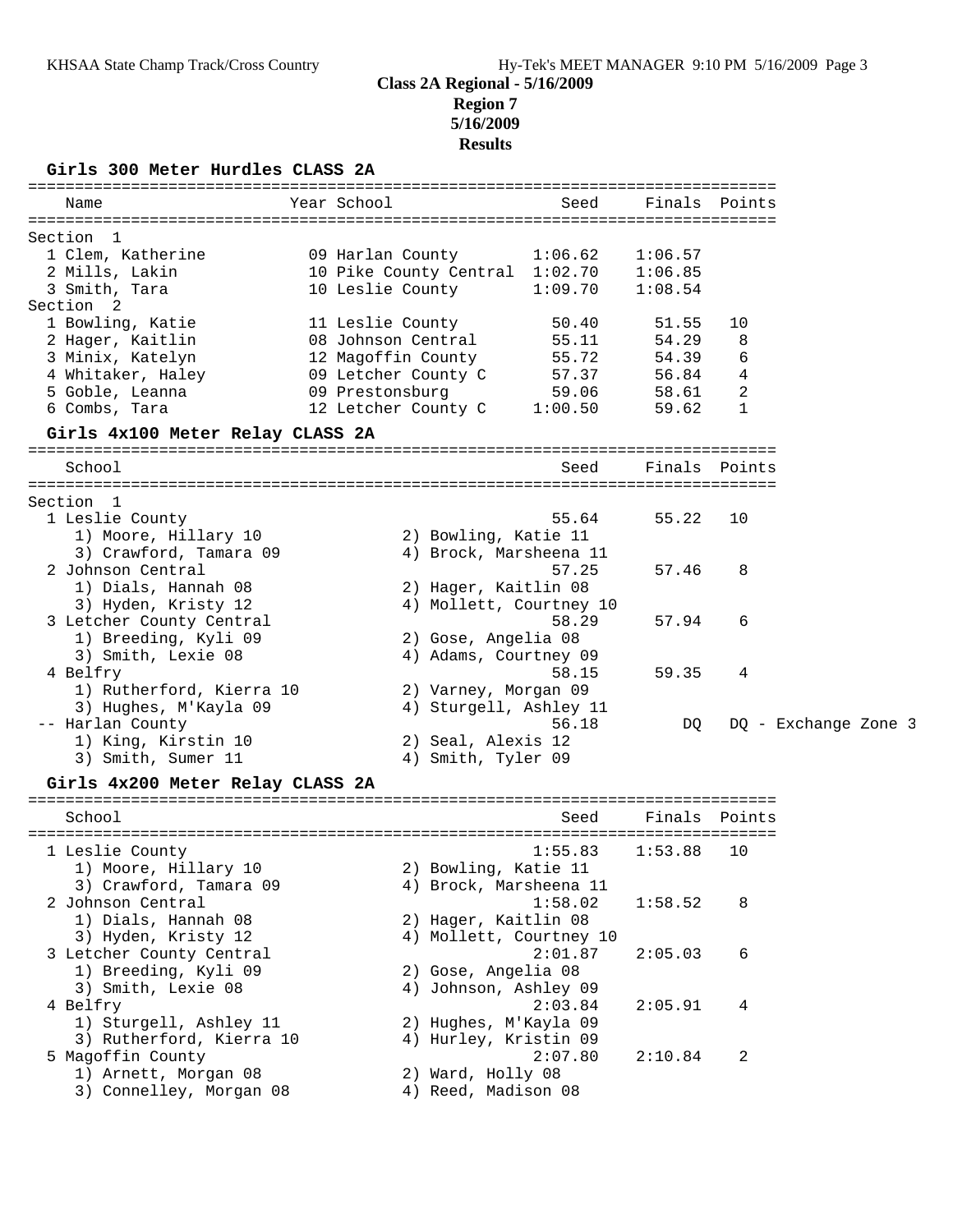# **Region 7**

**5/16/2009**

**Results**

| Girls 4x200 Meter Relay CLASS 2A                                                       |                                                                 |                                                    |                  |
|----------------------------------------------------------------------------------------|-----------------------------------------------------------------|----------------------------------------------------|------------------|
| -- Harlan County<br>1) King, Kirstin 10<br>3) Smith, Sumer 11                          | 2) Smith, Tyler 09<br>4) Seal, Alexis 12                        | 2:02.52<br>DNF                                     |                  |
| Girls 4x400 Meter Relay CLASS 2A                                                       |                                                                 |                                                    |                  |
| School                                                                                 |                                                                 | Seed<br>Finals                                     | Points           |
| 1 Letcher County Central<br>1) Whitaker, Haley 09<br>3) Mullins, Kelsy 10              | 2) Begley, Myrika 10<br>4) Banks, Nicole 09                     | 4:44.53<br>4:48.07                                 | 10               |
| 2 Leslie County<br>1) Brock, Marsheena 11<br>3) Moore, Katie 06                        | 2) Little, Lauren 09<br>4) Boggs, Tori 08                       | 4:43.94<br>4:51.71                                 | 8                |
| 3 Harlan County<br>1) Smith, Tyler 09<br>3) Seal, Alexis 12                            | 2) Smith, Sumer 11<br>4) King, Kirstin 10                       | 5:11.30<br>4:56.01                                 | 6                |
| 4 Magoffin County<br>1) Ward, Holly 08<br>3) Connelley, Morgan 08                      | 2) Minix, Katelyn 12<br>4) Arnett, Morgan 08                    | 5:18.30                                            | 4                |
| 5 Belfry<br>1) Preece, Morgan 10<br>3) Hatfield, Alexis 10                             | 2) Roddy, Katie 10<br>4) Taylor, Andrea 09                      | 5:58.23<br>5:43.52                                 | 2                |
| Girls 4x800 Meter Relay CLASS 2A                                                       |                                                                 |                                                    |                  |
| School                                                                                 |                                                                 | Seed                                               | Finals Points    |
| 1 Leslie County<br>1) Little, Lauren 09                                                | 2) Bailey, Victoria 10                                          | 11:10.70<br>11:06.18                               | 10               |
| 3) Holbrook, Allison 09<br>2 Powell County<br>1) Reed, Kasey 11<br>3) Moree, Brooke 07 | 4) Moore, Katie 06<br>2) Tyra, Brooke 12<br>4) Ostrem, Tenny 12 | 11:44.70<br>11:36.92                               | 8                |
| 3 Letcher County Central<br>1) Kincer, Sharaye 12<br>3) Taylor, Telena 10              | 2) Begley, Myrika 10<br>4) Bays, Shannon 11                     | 11:40.28<br>11:44.12                               | 6                |
| 4 Johnson Central<br>1) Castle, Laken 10<br>3) Lemaster, Nicole 09                     | 2) Whitaker, Samantha 11<br>4) Tackett, Cassie 08               | 14:17.96<br>13:00.11                               | 4                |
| 5 Harlan County<br>1) White, Brooke 09<br>3) Hansel, Sharon 09                         | 2) Washington, Celeste 11<br>4) Deal, Kayla 09                  | $13:00.60$ $13:58.39$                              | $\mathcal{L}$    |
| Boys 100 Meter Dash CLASS 2A                                                           |                                                                 |                                                    |                  |
| Name                                                                                   | Year School                                                     | Seed                                               | Finals Points    |
| 1 Canada, Jarrod<br>-- Noble, Alex                                                     | 10 Pike County Central<br>09 Breathitt County                   | 14.00<br>13.27<br>14.20<br>DQ                      | DQ - False Start |
| Section 2<br>1 Elkins, Andrew<br>2 Carroll, Jacob<br>3 Rankin, Bryan                   | 12 Belfry<br>09 Harlan County<br>09 Perry County Cen            | 12.12<br>11.74<br>12.24<br>11.96<br>12.10<br>12.16 | 4                |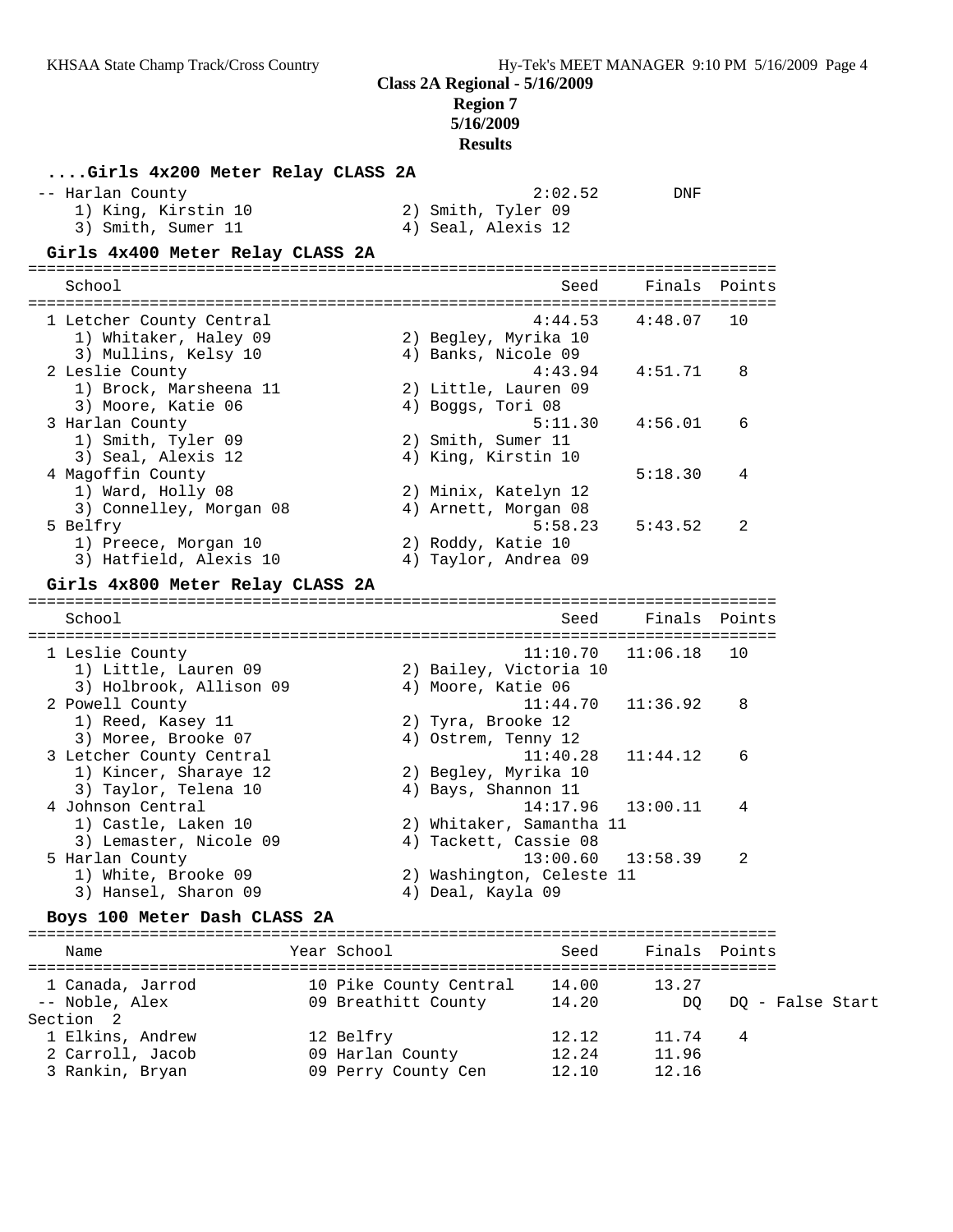**Region 7**

**5/16/2009**

## **Results**

| Boys 100 Meter Dash CLASS 2A |                        |         |         |                |                     |
|------------------------------|------------------------|---------|---------|----------------|---------------------|
| 4 Saurer, Alex               | 12 Magoffin County     | 12.50   | 12.48   |                |                     |
| 5 Campbell, Cody             | 11 Perry County Cen    | 12.90   | 12.60   |                |                     |
| 6 Nolan, Josh                | 11 Powell County       | 13.44   | 12.96   |                |                     |
| Section 3                    |                        |         |         |                |                     |
| 1 Varney, Thomas             | 11 Belfry              | 11.91   | 11.59   | 6              |                     |
| 2 Collier, Craig             | 12 Letcher County C    | 11.82   | 11.86   | 2              |                     |
| 3 Gilliam, Nathaniel         | 12 Harlan County       | 12.09   | 11.91   |                |                     |
| 4 Moore, Jeremy              | 11 Sheldon Clark       | 12.00   | 12.00   |                |                     |
| 5 Strong, Alex               | 12 Breathitt County    | 12.10   | 16.67   |                |                     |
| -- Morgan, David             | 09 Leslie County       | 12.00   | DQ      |                | DQ - Lane Violation |
| Section 4                    |                        |         |         |                |                     |
| 1 Lewis, Andy                | 12 Johnson Central     | 10.69   | 10.98   | 10             |                     |
| 2 Wurschmidt, Kevin          | 12 Letcher County C    | 11.61   | 11.50   | 8              |                     |
| 3 Skyles, Kristian           | 09 Sheldon Clark       | 11.80   | 11.87   | 1              |                     |
| 4 Brown, Blake               | 11 Leslie County       | 11.80   | 11.92   |                |                     |
| 5 Welch, Ian                 | 12 Johnson Central     | 11.80   | 11.93   |                |                     |
| 6 Slemp, Jonathan            | 12 Powell County       | 11.08   | 12.54   |                |                     |
| Boys 200 Meter Dash CLASS 2A |                        |         |         |                |                     |
|                              |                        |         |         |                |                     |
| Name                         | Year School            | Seed    |         | Finals Points  |                     |
| Section 1                    |                        |         |         |                |                     |
| 1 White, James               | 09 Perry County Cen    | 26.10   | 24.76   |                |                     |
| 2 Slone, Nathan              | 10 Prestonsburg        | 26.03   | 25.11   |                |                     |
| 3 Nelson, Brandon            | 12 Belfry              | 26.42   | 26.18   |                |                     |
| 4 Canada, Jarrod             | 10 Pike County Central |         | 27.68   |                |                     |
| 5 Nolan, Josh                | 11 Powell County       | 27.50   | 29.12   |                |                     |
| Section 2                    |                        |         |         |                |                     |
| 1 Varney, Thomas             | 11 Belfry              | 25.01   | 23.79   | 8              |                     |
| 2 Moore, Jeremy              | 11 Sheldon Clark       | 25.00   | 24.64   | 1              |                     |
| 3 Filowiat, Ethan            | 12 Johnson Central     | 24.50   | 25.10   |                |                     |
| 4 Rankin, Bryan              | 09 Perry County Cen    | 25.90   | 25.33   |                |                     |
| Section 3                    |                        |         |         |                |                     |
| 1 Lewis, Andy                | 12 Johnson Central     | 22.79   | 22.74   | 10             |                     |
| 2 Fields, R J                | 12 Harlan County       | 23.17   | 23.79   | - 6            |                     |
| 3 Gilliam, Nathaniel         | 12 Harlan County       | 24.48   | 23.87   | $\overline{4}$ |                     |
| 4 Collier, Craig             | 12 Letcher County C    | 24.36   | 24.19   | 2              |                     |
| 5 Brown, Blake               | 11 Leslie County       | 24.50   | 24.69   |                |                     |
| 6 Wurschmidt, Kevin          | 12 Letcher County C    | 24.20   | 25.98   |                |                     |
| Boys 400 Meter Dash CLASS 2A |                        |         |         |                |                     |
|                              |                        |         |         |                |                     |
| Name                         | Year School            | Seed    |         | Finals Points  |                     |
| Section 1                    |                        |         |         |                |                     |
| 1 Nolan, Josh                | 11 Powell County       | 1:03.50 | 1:02.65 |                |                     |
| 2 Testerman, Matt            | 12 Belfry              | 1:03.42 | 1:03.14 |                |                     |
| 3 Perry, Jeffrey             | 08 Powell County       | 1:13.50 | 1:04.68 |                |                     |
| 4 Joyce, Cameron             | 09 Belfry              | 1:06.44 | 1:17.61 |                |                     |
| Section 2                    |                        |         |         |                |                     |
| 1 White, James               | 09 Perry County Cen    | 1:01.00 | 56.67   | 4              |                     |
| 2 Graham, Ben                | 10 Harlan County       | 59.37   | 57.34   |                |                     |
| 3 Cook, Nick                 | 10 Letcher County C    | 58.55   | 57.36   |                |                     |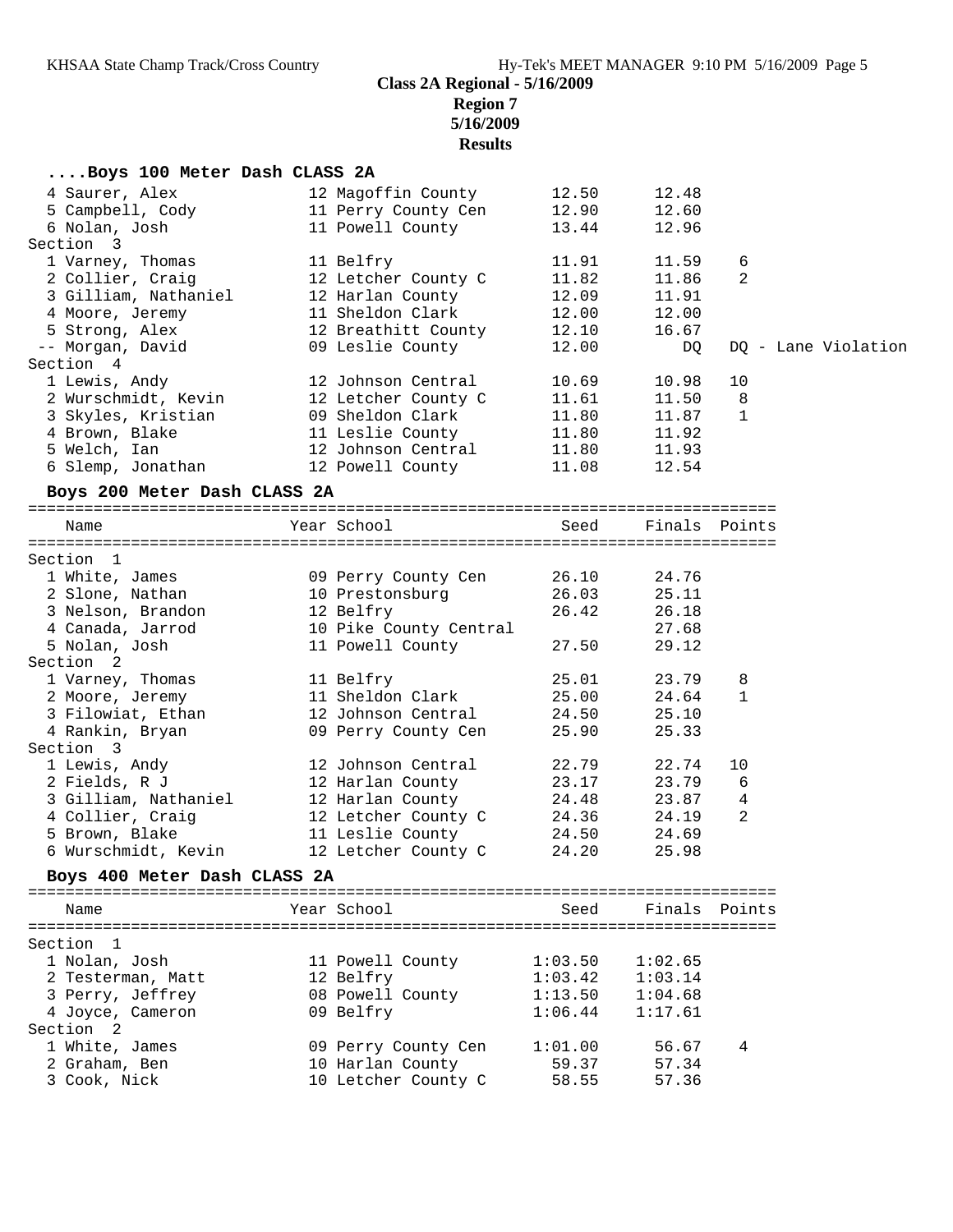**Region 7 5/16/2009**

**Results**

| Boys 400 Meter Dash CLASS 2A |                             |                       |          |                          |                     |
|------------------------------|-----------------------------|-----------------------|----------|--------------------------|---------------------|
| 4 Slone, Nathan              | 10 Prestonsburg             | 1:00.26               | 59.59    |                          |                     |
| 5 Campbell, Cody             | 11 Perry County Cen         | 1:02.00               | 1:00.84  |                          |                     |
| 6 Robinson, Wes              | 09 Prestonsburg             | 1:01.40               | 1:01.70  |                          |                     |
| Section 3                    |                             |                       |          |                          |                     |
| 1 Williams, Matt             | 11 Harlan County            | 54.86                 | 54.54    | 10                       |                     |
| 2 Gose, James                | 11 Letcher County C         | 54.73                 | 54.90    | 8                        |                     |
| 3 Hacker, Ben                | 12 Leslie County            | 55.60                 | 55.72    | 6                        |                     |
| 4 Saurer, Alex               | 12 Magoffin County          | 57.84                 | 56.70    | $\overline{c}$           |                     |
| 5 Caldwell, Ben              | 11 Leslie County            | 57.00                 | 56.92    | $\overline{\phantom{a}}$ |                     |
| 6 May, Adam                  | 12 Johnson Central          | 55.99                 | 59.36    |                          |                     |
| Boys 800 Meter Run CLASS 2A  |                             |                       |          |                          |                     |
| Name                         | Year School                 | Seed                  |          | Finals Points            |                     |
|                              |                             |                       |          |                          |                     |
| Section 1                    |                             |                       |          |                          |                     |
| 1 Danner, Jeffery            | 11 Johnson Central          | 2:30.56               | 2:19.97  | 8                        |                     |
| 2 Pence, John                | 10 Perry County Cen         | 2:35.00               | 2:26.36  | 6                        |                     |
| 3 Delong, Casey              | 11 Sheldon Clark            | 3:40.48               | 2:30.48  | 1                        |                     |
| 4 Bain, Kiayam               | 08 Magoffin County          | 2:52.12               | 2:47.45  |                          |                     |
| 5 Collier, Kevin             | 09 Letcher County C         |                       | 2:51.19  |                          |                     |
| 6 Crabtree, Jeremy           | 07 Powell County            |                       | 3:10.13  |                          |                     |
| -- Coffey, Chad              | 09 Magoffin County          | 3:21.84               | DQ       |                          | DQ - Lane Violation |
| Section 2                    |                             |                       |          |                          |                     |
| 1 Edwards, Christian         | 12 Johnson Central          | 2:15.96               | 2:13.73  | 10                       |                     |
| 2 Hacker, Ben                | 12 Leslie County            | 2:16.00               | 2:27.71  | $\overline{4}$           |                     |
| 3 Baird, Justin              | 11 Harlan County            | 2:29.30               | 2:30.31  | 2                        |                     |
| 4 Caldwell, Ben              | 11 Leslie County 2:26.00    |                       | 2:32.90  |                          |                     |
| 5 Joseph, Ryan               | 10 Harlan County 2:28.00    |                       | 2:33.27  |                          |                     |
| -- Stagner, Cory             | 12 Letcher County C 2:16.00 |                       | DQ       |                          | DQ - Lane Violation |
|                              |                             |                       |          |                          |                     |
| Boys 1600 Meter Run CLASS 2A |                             |                       |          |                          |                     |
| Name                         | Year School                 | Seed                  |          | Finals Points            |                     |
|                              |                             |                       |          |                          |                     |
| Section 1                    |                             |                       |          |                          |                     |
| 1 Edwards, Christian         | 12 Johnson Central          | 5:00.64               | 5:11.11  | 10                       |                     |
| 2 Stagner, Cory              | 12 Letcher County C         | 5:16.12               | 5:24.40  | 8                        |                     |
| 3 Joseph, Ryan               | 10 Harlan County            | 5:28.10               | 5:33.13  | 6                        |                     |
| 4 Johnson, Chaz              | 12 Belfry                   | 5:39.84               | 5:34.37  | 4                        |                     |
| 5 Hamilton, Brandon          | 11 Letcher County C         | 5:47.23               | 5:35.79  | 2                        |                     |
| 6 Sizemore, Cody             | 08 Leslie County            | 6:02.00               | 6:13.78  | 1                        |                     |
| 7 Crabtree, Jeremy           | 07 Powell County            |                       | 6:34.98  |                          |                     |
| 8 Ervin, Ricky               | 10 Leslie County            | 6:59.00               | 7:01.76  |                          |                     |
| Boys 3200 Meter Run CLASS 2A |                             |                       |          |                          |                     |
| Name                         | Year School                 | Seed                  |          | Finals Points            |                     |
|                              |                             |                       |          |                          |                     |
| 1 Lee, David                 | 09 Harlan County            | 11:40.10              | 11:44.09 | 10                       |                     |
| 2 Middleton, Hunter          | 09 Harlan County            | $11:36.90$ $11:47.58$ |          | 8                        |                     |
| 3 Whitaker, Trenton          | 09 Letcher County C         | $11:51.97$ $12:48.00$ |          | 6                        |                     |
| 4 Hamilton, Brandon          | 11 Letcher County C         | 14:04.70              | 13:26.89 | 4                        |                     |
| 5 Johnson, Chaz              | 12 Belfry                   | 12:58.81              | 13:46.49 | 2                        |                     |
|                              |                             |                       |          |                          |                     |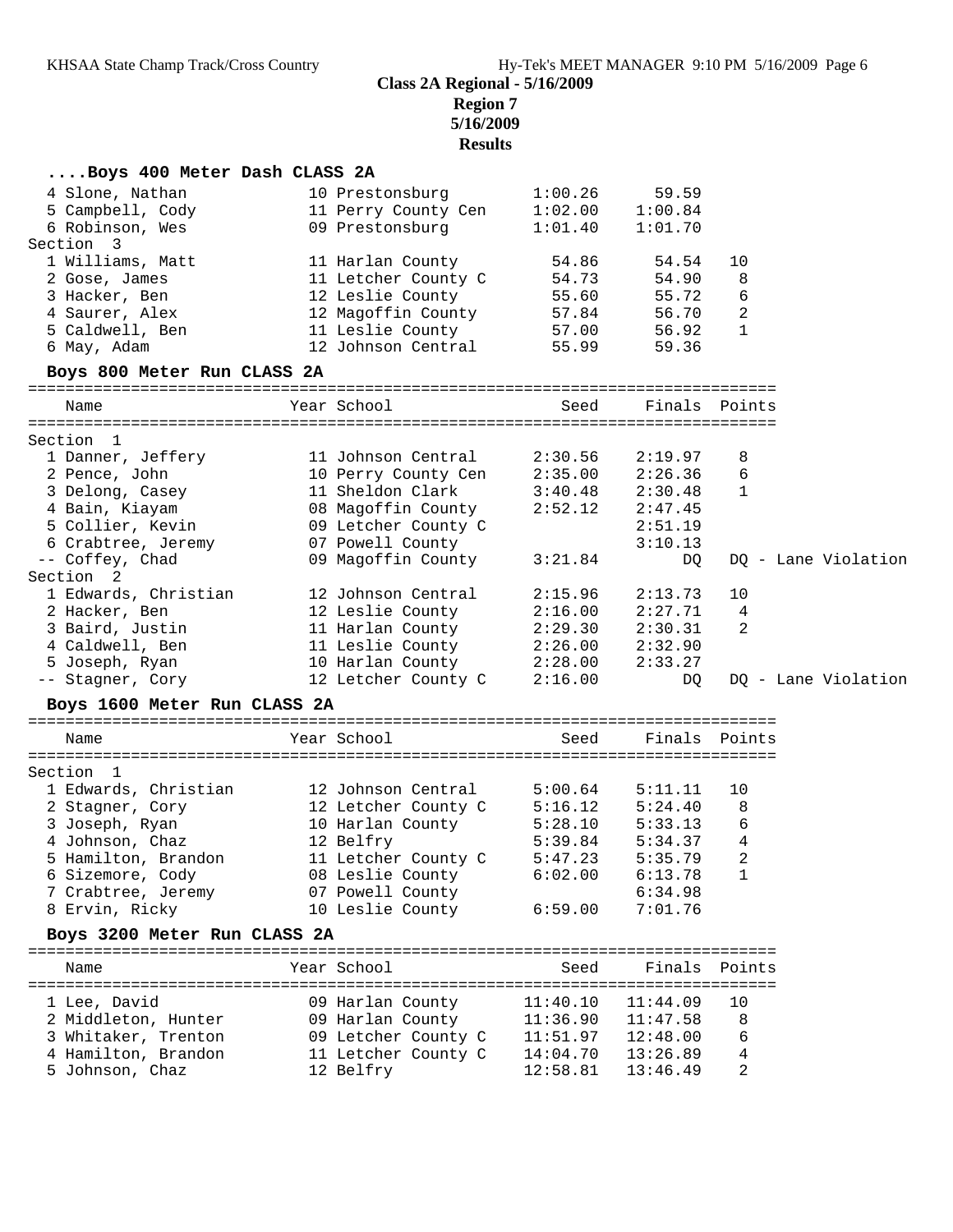## **Region 7**

**5/16/2009**

#### **Results**

**....Boys 3200 Meter Run CLASS 2A** 6 Sizemore, Cody 08 Leslie County 13:11.00 14:01.49 1 **Boys 110 Meter Hurdles CLASS 2A** ================================================================================ Name Year School Seed Finals Points ================================================================================ 1 Gibson, Brandon 09 Letcher County C 22.79 22.05 1 -- Howard, Jacob 11 Magoffin County 23.90 DQ DQ - False Start Section 2 1 Strong, Alex 12 Breathitt County 15.50 16.11 10 2 Jamerson, Joseph 09 Prestonsburg 15.82 16.59 8 3 Slemp, Jonathan 12 Powell County 19.84 19.27 6 4 Williams, Matt 11 Harlan County 19.44 20.04 4 5 Ingram, Michael 09 Letcher County C 20.44 20.52 2 **Boys 300 Meter Hurdles CLASS 2A** ================================================================================ Name Year School Seed Finals Points ================================================================================ Section 1 1 Thacker, Dean 08 Magoffin County 57.20 54.71 2 Howard, Jacob 11 Magoffin County 1:01.02 57.95 Section 2 1 Strong, Alex 12 Breathitt County 44.70 43.78 10 2 Branham, Andrew 12 Letcher County C 43.51 45.24 8 3 Ison, Raven 11 Harlan County 44.51 46.76 6 4 Slemp, Jonathan 12 Powell County 45.84 47.13 4 5 Smith, Joe 12 Harlan County 49.74 49.82 2 6 Ingram, Michael 09 Letcher County C 51.92 49.97 1 **Boys 4x100 Meter Relay CLASS 2A** ================================================================================ Seed Finals Points ================================================================================ Section 1 1 Leslie County 49.74 47.89 2 1) Morgan, David 09 2) Bailey, George 09 3) Hacker, Ben 12 (4) Brown, Blake 11 2 Sheldon Clark 48.65 49.31 1 1) Moore, Jeremy 11 2) Delong, Casey 11 3) Skyles, Kristian 09 4) Hall, Phillip 11 3 Magoffin County 56.28 1) Gambill, Kenny 08 2) Murrell, Marc 08 3) Gambill, Kenny 08 (2) Murrell, Marc 08<br>3) Coffey, Chad 09 (4) Howard, Jacob 11 Section 2 1 Harlan County 47.08 46.45 10 1) Gilliam, Nathaniel 12 2) Fields, R J 12 3) Carroll, Jacob 09 (4) Ison, Raven 11 2 Letcher County Central 46.30 46.71 8 1) Frazier, Michael 12 2) Collier, Craig 12 3) Blair, Devin 12 4) Wurschmidt, Kevin 12 3 Johnson Central 45.85 46.79 6 1) Welch, Ian 12 2) Filowiat, Ethan 12 3) Lewis, Andy 12 (4) May, Adam 12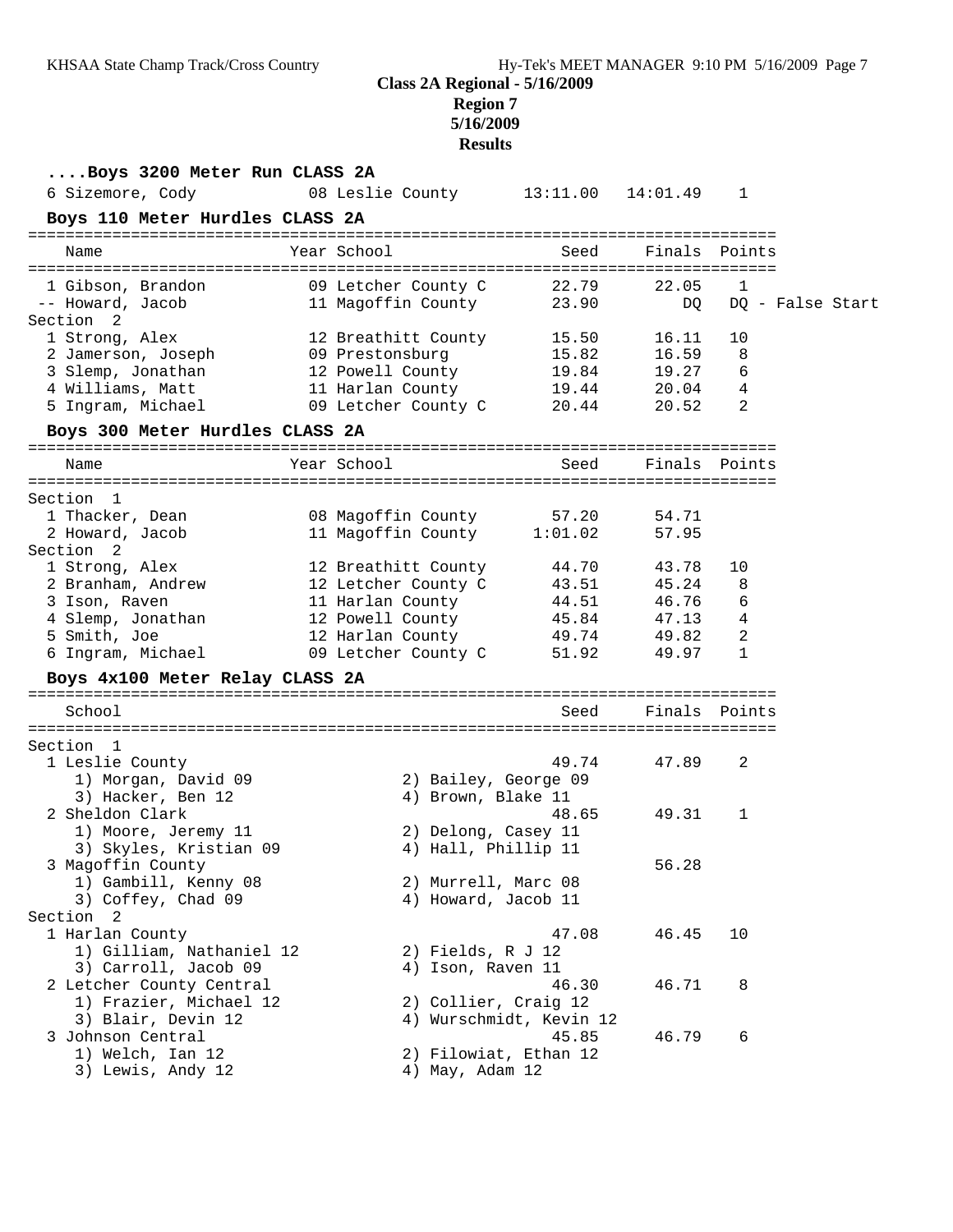## **Region 7**

**5/16/2009 Results**

**....Boys 4x100 Meter Relay CLASS 2A** 4 Belfry 16.97 47.48 4 1) Varney, Thomas 11 2) Elkins, Andrew 12 3) Altizer, Chris 10 4) Willis, Trey 09 **Boys 4x200 Meter Relay CLASS 2A** ================================================================================ School Seed Finals Points ================================================================================ Section 1 1 Letcher County Central 1:37.55 1:36.35 10 1) Frazier, Michael 12 2) Collier, Craig 12 3) Blair, Devin 12 4) Wurschmidt, Kevin 12 2 Johnson Central 1:36.50 1:38.20 8 1) Lewis, Andy 12 2) Filowiat, Ethan 12 3) May, Adam 12 4) Bratton, Tanner 10 3 Harlan County 1:37.62 1:38.49 6 1) Williams, Matt 11 2) Gilliam, Nathaniel 12 3) Ison, Raven 11 4) Smith, Joe 12 4 Belfry 1:40.96 1:44.35 4 1) Altizer, Chris 10 2) Varney, Jordan 10 3) Willis, Trey 09 4) Nelson, Brandon 12 5 Magoffin County 1:52.55 2 1) Thacker, Dean 08 2) Harvey, Zach 11 3) Murrell, Marc 08 4) Gambill, Kenny 08 **Boys 4x400 Meter Relay CLASS 2A** ================================================================================ School Seed Finals Points ================================================================================ 1 Harlan County 3:50.00 3:50.24 10 1) Williams, Matt 11 (2) Grubbs, Blaine SO 3) Graham, Ben 10 4) Baird, Justin 11 5) Holland, Joseph 10 (6) Smith, Joe 12 2 Letcher County Central 3:53.44 3:52.37 8 1) Dixon, Jake 09 2) Stagner, Cory 12 3) Cook, Nick 10 (4) Gose, James 11 5) Branham, Andrew 12 6) Frazier, Michael 12 3 Leslie County 4:07.24 3:55.69 6 1) Caldwell, Ben 11 2) Hacker, Ben 12 3) Morgan, David 09 (4) Napier, Troy 09 5) Bailey, George 09 6) Ballard, Dustin 11 4 Perry County Central 4:03.94 4:02.30 4 1) Campbell, Cody 11 2) Pence, John 10 3) Rankin, Bryan 09 4) White, James 09 5 Magoffin County 4:15.36 2 1) Thacker, Dean 08 2) Saurer, Alex 12 3) Murrell, Marc 08 4) Harvey, Zach 11 5) Francis, Matthew 10 6) 6 Belfry 4:28.11 4:35.33 1 1) Testerman, Matt 12 2) Varney, Jordan 10 3) Altizer, Chris 10 (4) Cullop, Justin 12 5) Joyce, Cameron 09 6) Hager, Jesse 12